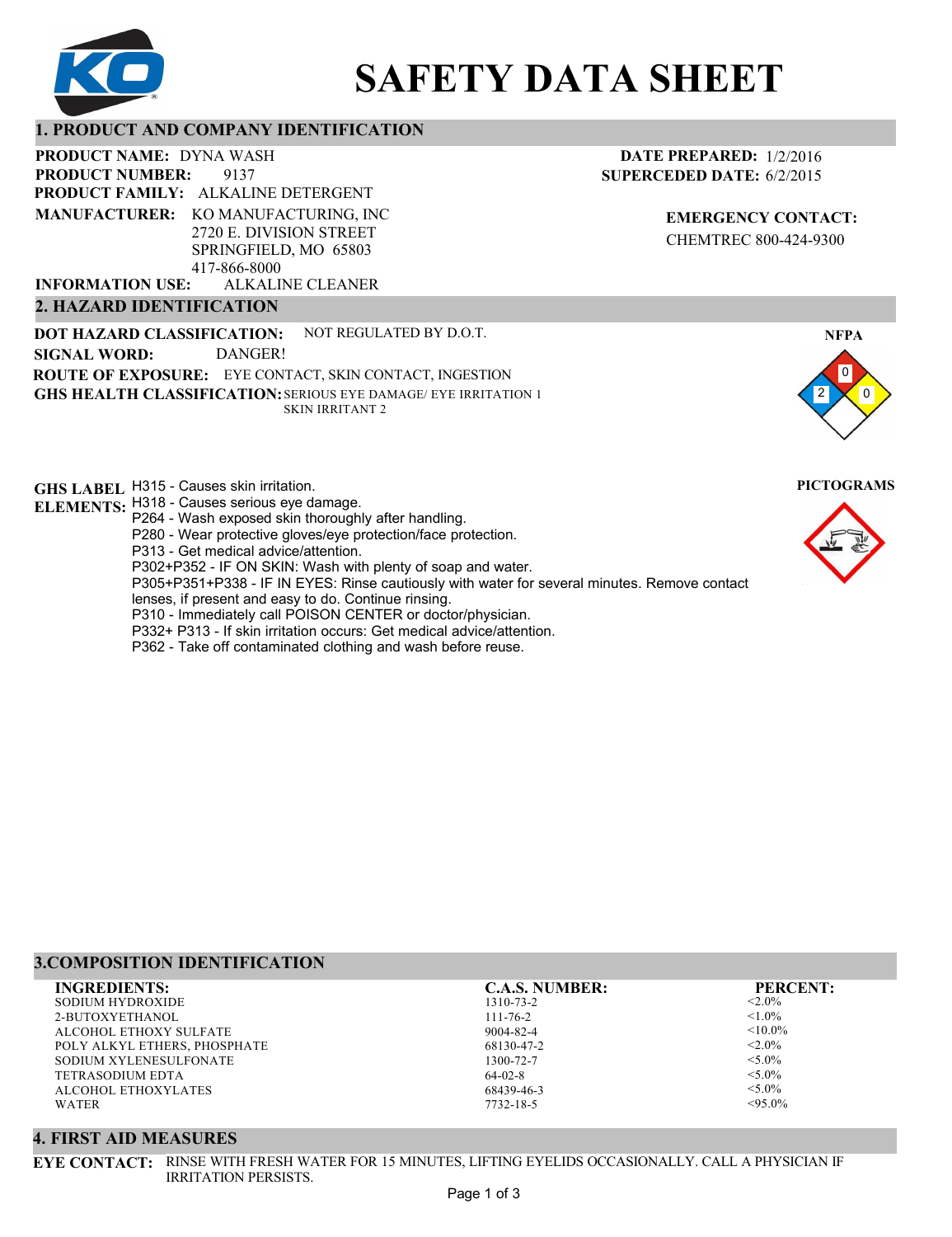#### **4. FIRST AID MEASURES - CONTINUED**

**SKIN CONTACT:** RINSE WITH PLENTY OF FRESH WATER AND REMOVE CONTAMINATED CLOTHING IMMEDIATELY. CALL A PHYSICIAN IF IRRITATION PERSISTS.

**INGESTION:** RINSE MOUTH WITH FRESH WATER. DO NOT INDUCE VOMITING. CALL A PHYSICIAN IMMEDIATELY. IF CONSCIOUS, GIVE LARGE QUANTITIES OF WATER. DO NOT GIVE ANYTHING BY MOUTH IF UNCONSCIOUS.

**INHALATION:** IF OVERCOME BY EXPOSURE, REMOVE VICTIM TO FRESH AIR IMMEDIATELY. GIVE OXYGEN OR ARTIFICIAL RESPIRATION AS NEEDED. CALL A PHYSICIAN IMMEDIATELY.

#### **5. FIRE FIGHTING MEASURES**

**FLAMMABLE PROPERTIES:** NON FLAMMABLE.

**FLASH POINT:** DOES NOT FLASH.

**SUITABLE EXTINGUISHING MEDIA:** DRY CHEMICAL, FOAM OR CARBON DIOXIDE, WATER SPRAY.

**UNSUITABLE EXTINGUISHING MEDIA:** NOT ESTABLISHED.

**SPECIFIC HAZARDS ARISING** NONE KNOWN.

**FROM THE CHEMICAL:**

**PROTECTIVE EQUIPMENT AND PRECAUTIONS FOR FIREFIGHTERS:** APPPROVED) AND FULL PROTECTIVE GEAR. WEAR SELF-CONTAINED BREATHING APPARATUS (PRESSURE DEMAND MSHA/NIOSH

#### **6. ACCIDENTAL RELEASE MEASURES**

**PERSONAL PRECAUTIONS:** AVOID CONTACT WITH EYES AND SKIN. SPILL AREA MAY BE SLIPPERY. WEAR PROPER PROTECTIVE EQUIPMENT WHEN DEALING WITH RELEASE.

**ENVIRONMENTAL PRECAUTIONS:** CONTAIN SPILL TO AVOID RELEASE TO THE ENVIRONMENT. KEEP CONTAINER TIGHTLY CLOSED WHEN NOT IN USE.

**METHODS FOR CONTAINMENT** COLLECT FOR DISPOSAL USING AN INERT ABSORBENT MATERIAL AND TRANSFER TO A **AND CLEAN-UP:** CONTAINER FOR REUSE OR DISPOSAL.

#### **7. HANDLING AND STORAGE**

**HANDLING:** HANDLE WITH CARE AND AVOID CONTACT WITH EYES AND SKIN. ALWAYS WEAR PROPER CHEMICAL RESISTANT PROTECTIVE EQUIPMENT 29CFR1910.132-138. WASH THOROUGHLY AFTER HANDLING.

**STORAGE:** STORE IN A COOL, DRY PLACE. KEEP OUT OF REACH OF CHILDREN. KEEP LID TIGHTLY CLOSED WHEN NOT IN USE.

#### **8. EXPOSURE CONTROLS/PERSONAL PROTECTION**

**ENGINEERING CONTROLS:** NONE REQUIRED UNDER NORMAL USE.

**EYE / FACE PROTECTION:** CHEMICAL SAFETY GLASSES.

**SKIN PROTECTION:** CHEMICAL RESISTANT GLOVES.

**THRESHOLD LIMIT VALUE (TLV):** 2-BUTOXYETHANOL, 20 PPM; SODIUM HYDROXIDE, 2 MG/M³

#### **9. PHYSICAL AND CHEMICAL PROPERTIES**

**PHYSICAL STATE:** LIQUID. **APPEARANCE: ODOR: BOILING POINT:** NOT ESTABLISHED. **FREEZING POINT:** NOT ESTABLISHED. **SPECIFIC GRAVITY:** 1.06 **pH (1%): EVAPORATION RATE:** NOT ESTABLISHED. **FLASH POINT: LOWER FLAMMABILITY/EXPLOSIVE LIMIT:** NOT ESTABLISHED. **UPPER FLAMMABLE/EXPLOSIVE LIMIT:** NOT ESTABLISHED. 11.2-11.7 DOES NOT FLASH. RED LIQUID. LEMON SCENT. **VISCOSITY: REALITIVE DENSITY:** 8.8 LBS./GL. **SOLUBILITY: VAPOR PRESSURE:** NOT ESTABLISHED. **VAPOR DENSITY:** NOT ESTABLISHED. **DECOMPOSITION** NOT ESTABLISHED. **TEMPERATURE: PARTICAL COEFFICIENT:** NOT ESTABLISHED. **N-OCTANOL/WATER** NOT ESTABLISHED. SOLUBLE.

**AUTO-IGNITION TEMPERATURE:** NOT ESTABLISHED.